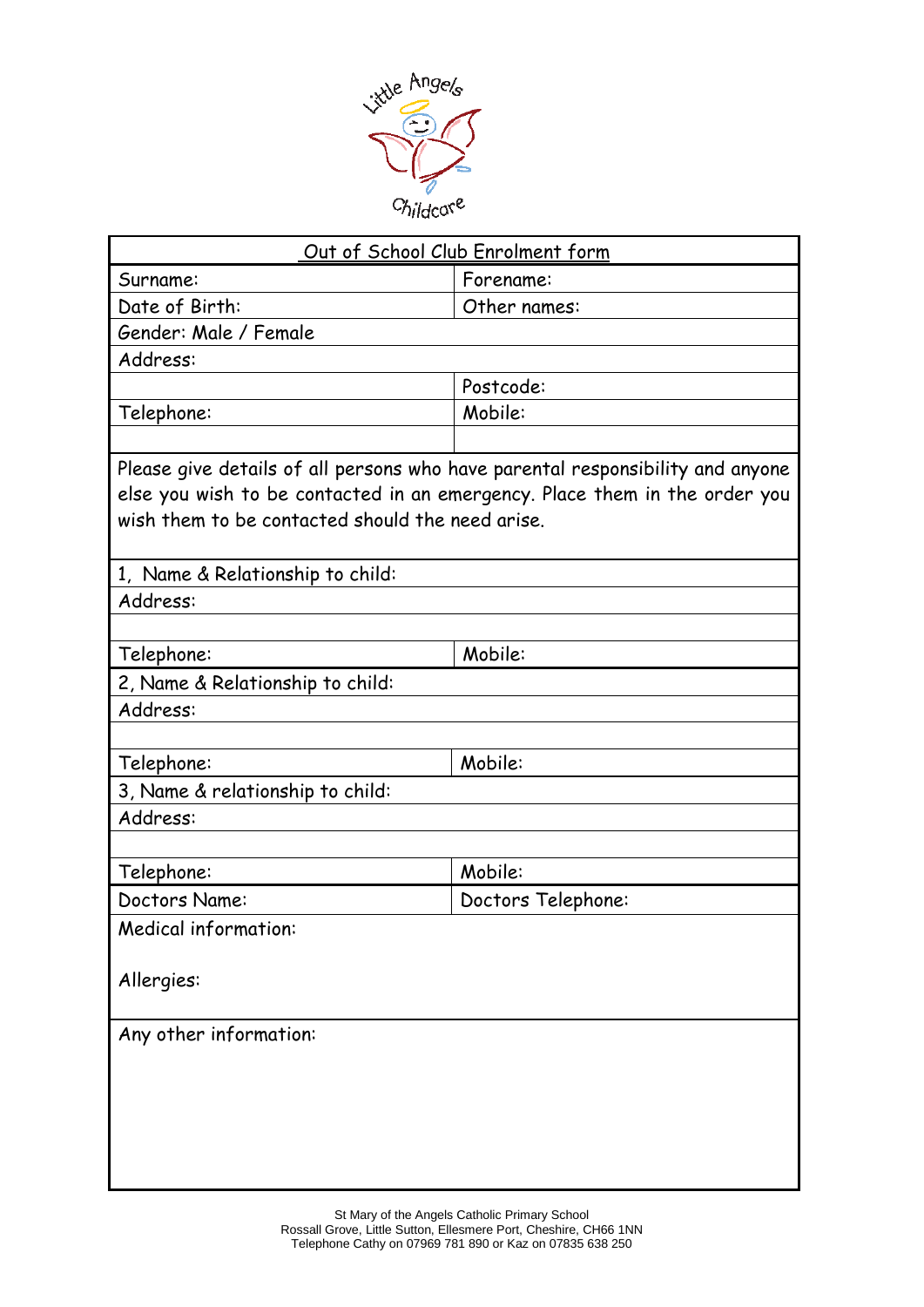| Does your child have any additional needs?                                                                  |  |  |
|-------------------------------------------------------------------------------------------------------------|--|--|
| Please explain below:                                                                                       |  |  |
|                                                                                                             |  |  |
|                                                                                                             |  |  |
| *I do/do not consent to my child having their face painted with approved face paints.                       |  |  |
| *I do/do not consent to my child watching films that are certified PG and carefully selected 12.            |  |  |
| *I do/do not consent to my child playing on games consoles with carefully selected games up to age band 12. |  |  |
| *I do/do not consent to Little Angels Childcare Staff applying a reputable brand of sunscreen to my child.  |  |  |
| *I do/do not consent to photographs being taken of my child for: (Please tick all boxes that apply)         |  |  |
| <b>Ofsted Requirements</b>                                                                                  |  |  |
| <b>Staff Training Portfolios</b><br>Website and Prospectus                                                  |  |  |
| <b>Local Press</b>                                                                                          |  |  |
| <b>Display Purposes</b>                                                                                     |  |  |
| (*Delete as appropriate)                                                                                    |  |  |
|                                                                                                             |  |  |
| Whilst we do not object to children bringing in appropriately aged games                                    |  |  |
| or DVDs, in order to safeguard your children we do not allow personal                                       |  |  |
| camera's or any other media with recording devices eg. Ipods, Nintendo                                      |  |  |
|                                                                                                             |  |  |
| DSI's, mobile phones etc. All personal belongings should be clearly                                         |  |  |
| labelled and Little Angels Childcare takes no responsibility for loss or                                    |  |  |
| damage.                                                                                                     |  |  |
| Please list any responsible person(s) (over the age of 16) authorised to                                    |  |  |
| collect your child from the setting:                                                                        |  |  |
|                                                                                                             |  |  |
|                                                                                                             |  |  |
|                                                                                                             |  |  |
|                                                                                                             |  |  |
|                                                                                                             |  |  |
|                                                                                                             |  |  |
|                                                                                                             |  |  |
|                                                                                                             |  |  |
|                                                                                                             |  |  |
|                                                                                                             |  |  |
|                                                                                                             |  |  |
|                                                                                                             |  |  |
|                                                                                                             |  |  |
|                                                                                                             |  |  |
| Date.                                                                                                       |  |  |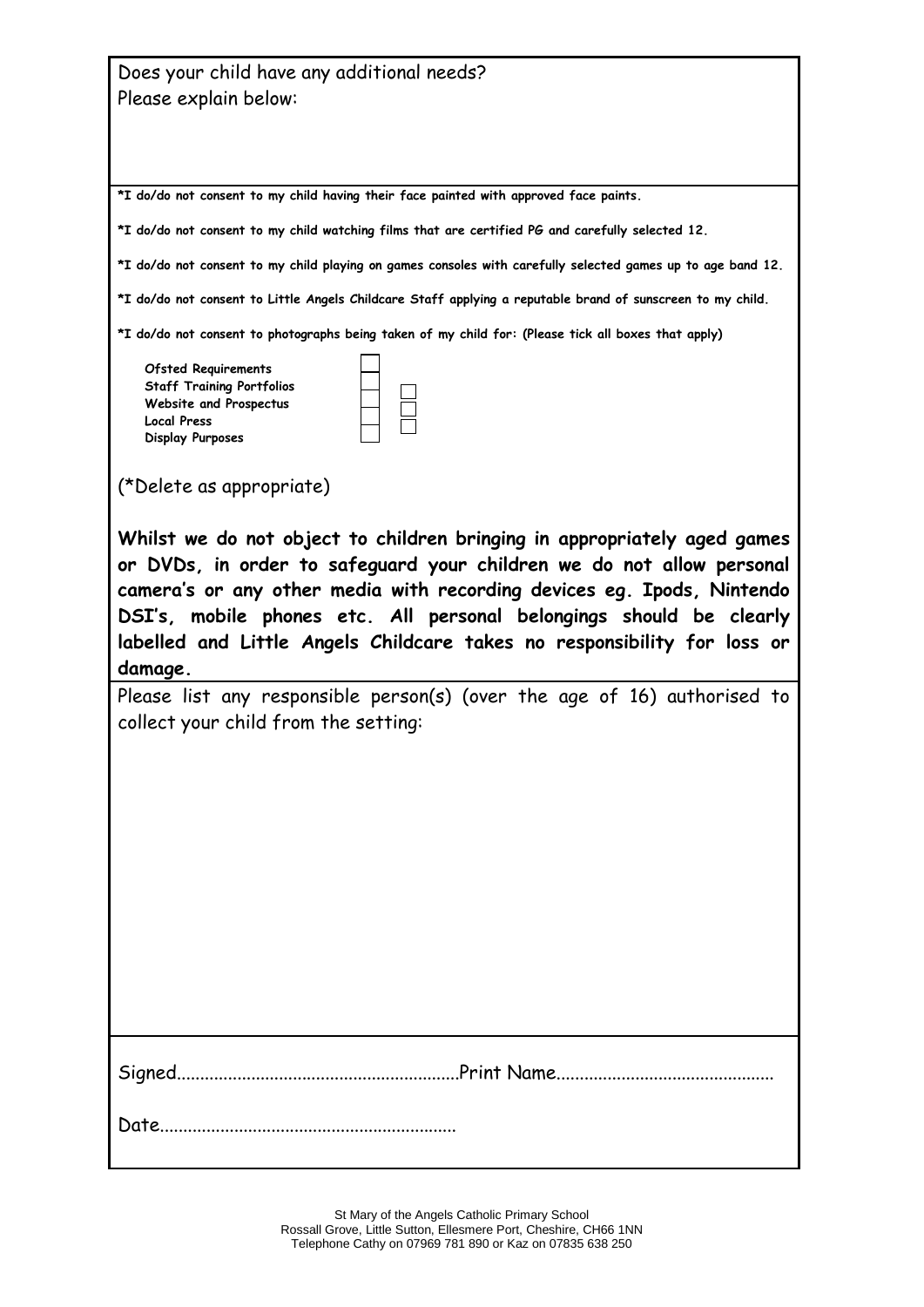

# **Parental Contract**

### **When do we open and close?**

### **Preschool**

Preschool invoiced sessions are 9.00am – 11.30am and 12.30 – 3.00pm Government funded sessions are 9.00am – 12.00pm and 12.00pm – 3.00pm Extended sessions are 9.00am – 3.00pm inclusive (hourly rate)

### **Breakfast Club**

Breakfast Club starts at 8.00am. Children will be escorted to their classroom at 9.00am

### **After School Club**

After School club starts at 3.00pm for preschoolers and 3.15pm for schoolchildren. **Holiday Club**

Holiday Club starts at 8.00am – 6.00pm throughout all school holidays excluding Christmas

## **Where do I bring my children, and collect them from?**

### **Preschool**

Children are dropped off and picked up from the Preschool room at the right hand side of the building and "handed over" to a member of staff. For safety reasons the gates will only be open at 9.00am, 11.30am, 12.00pm, 12.30pm and 3.00pm. Should you wish to access Preschool anytime outside of these hours you must enter through the main entrance of the school.

### **Breakfast Club and After School Club**

These clubs are either held in the community room (on the right side of the building) or in the school hall (on the left side of the building) Generally there will be a sign outside that will indicate which side we are on. For legal reasons children MUST be signed in and out of the club by a parent /guardian. Please inform a member of staff if anyone other than yourself will be collecting your child, and you sign a form to give consent (This person must be a responsible adult over the age of 16)

### **Holiday Club**

Children attending holiday club are dropped off and picked up from the community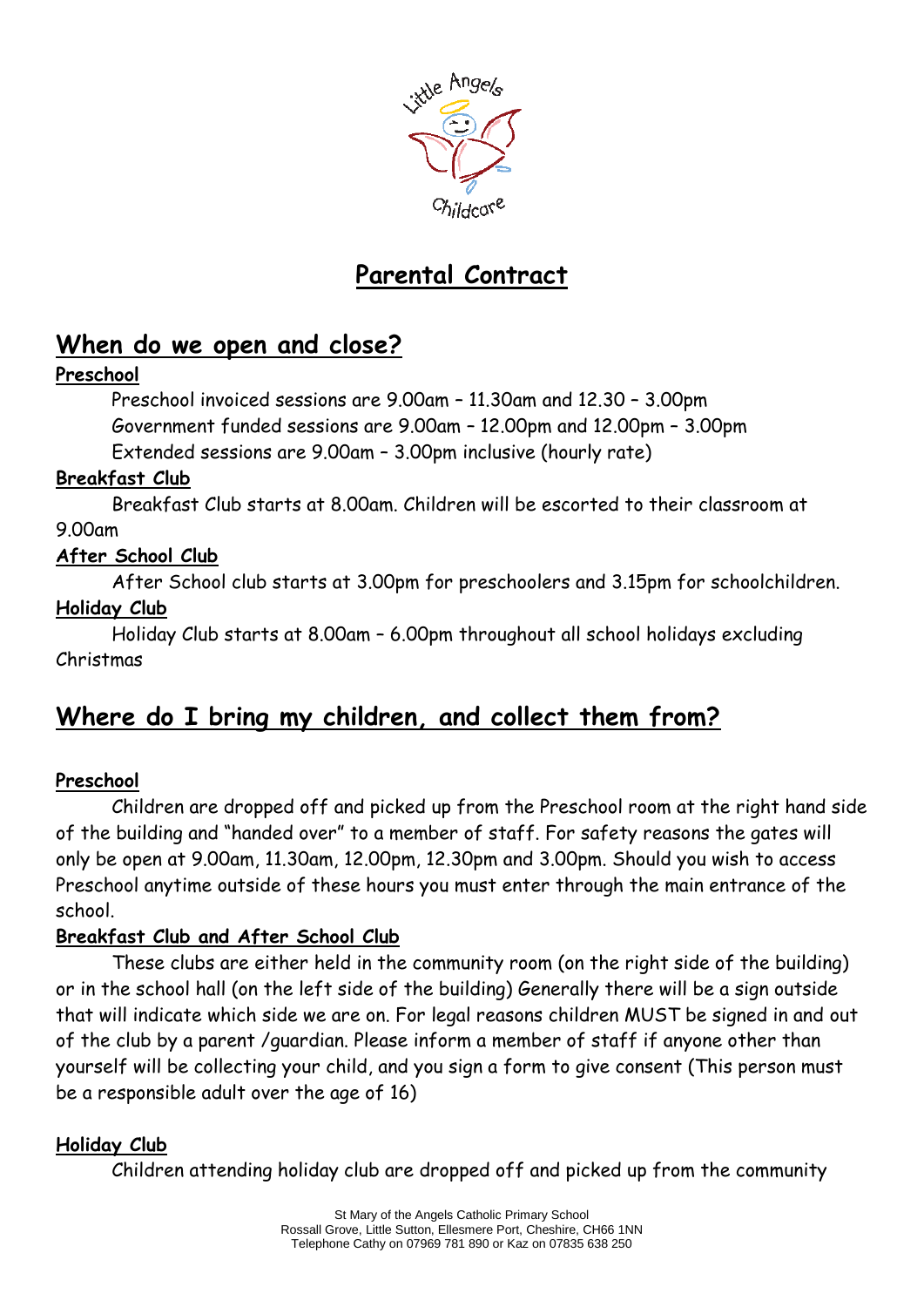room on the right hand side of the building. For safety reasons the gate will be locked during holiday club hours. There will be a doorbell positioned on the wooden post to the left of the gate or call one of the numbers at the bottom of this contract. For legal reasons children MUST be signed in and out of club by a Parent / Guardian. Please inform a member of staff if anyone other than yourself will be collecting your child, and you sign a form to give consent (This person must be a responsible adult over the age of 16)

### **ALL PARENTS MUST PROVIDE AT LEAST TWO CONTACT NUMBERS ON THEIR CHILD'S ENROLMENT FORM AND INFORM STAFF OF ANY CHANGES**

**In order to reach staff/child ratios, we require a two week notice for bookings. We will try our best to accommodate later bookings, but childcare regulations require us to arrange a ratio of 1:8. We cannot exceed this ratio**

### **How do I book my child(ren) in?**

### **Preschool**

Preschool children will have their sessions agreed with management on admission. Changes to these hours can only be made in compliance with the parent handbook.

### **Breakfast, After School and Holiday club**

The booking in diary is kept in the main entrance of the school. Just add your child's name on the day and time that you require. Alternatively you can contact one of the numbers at the bottom of this contract.

### **What happens if I book my child in but they do not attend?**

In order to ensure that our setting is run legally we have to adhere to a staff / child ratio. If children are booked in, or do not attend, we may have too many staff through no fault of our own. And staff need to be paid!

**Therefore, if you book a place - but do not attend – you will be charged, in order to cover our costs.**

### **What are the costs?**

### **Preschool**

Standard Preschool session - £7.50 Extended Preschool session - £3.75 an hour **Children attending all day need to bring a packed lunch**

### **Breakfast club**

Standard session - £3.75 per child Family session – siblings receive discount

### **After School Club**

Standard session - £7.05 per child Family Session – siblings receive discount

St Mary of the Angels Catholic Primary School Rossall Grove, Little Sutton, Ellesmere Port, Cheshire, CH66 1NN Telephone Cathy on 07969 781 890 or Kaz on 07835 638 250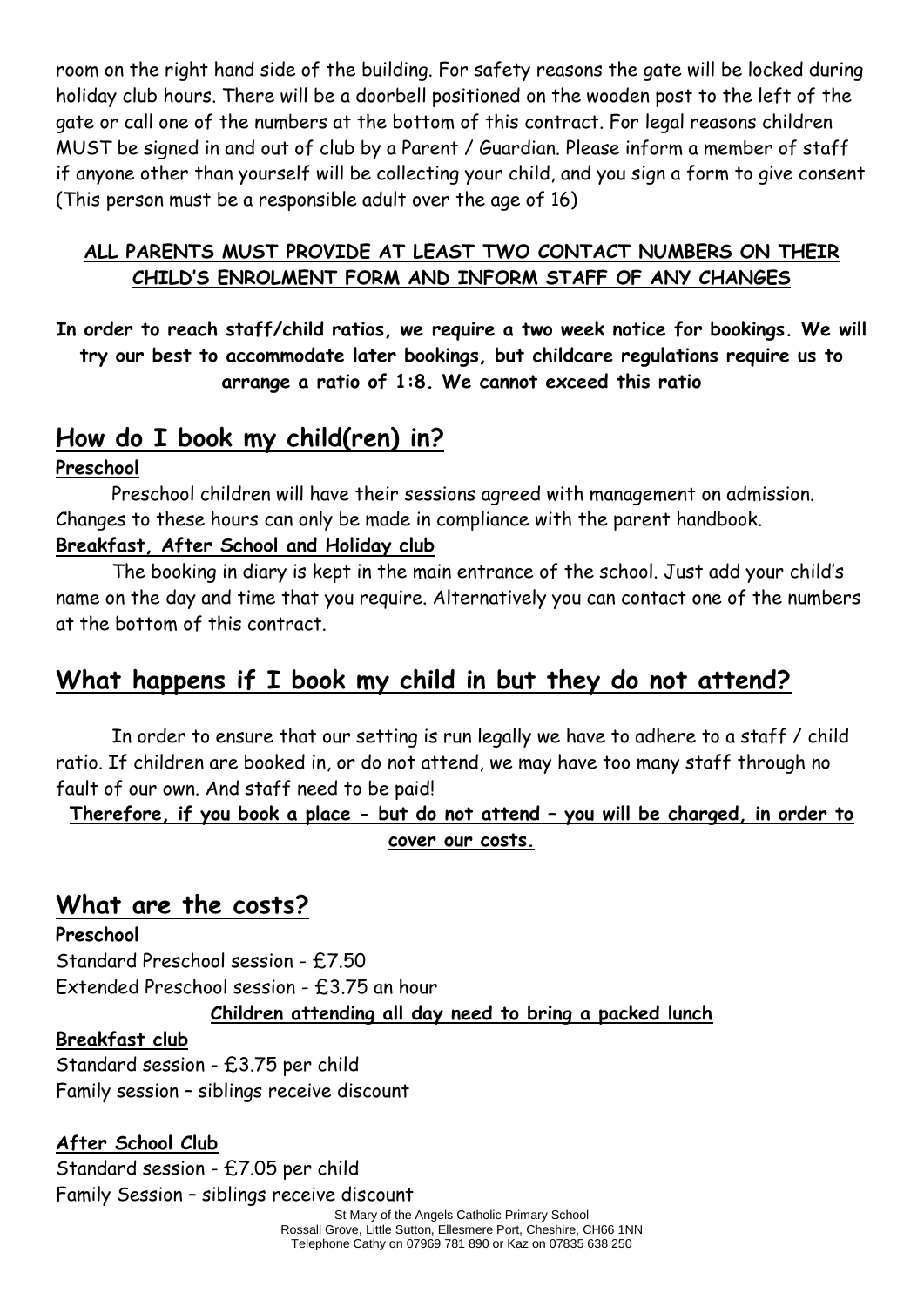#### **Holiday Club**

Full Day (8am – 6pm) - £22.00 per child Family discount – £21.00 per child Half day (8am – 1pm or 1pm – 6pm) - £12.00 per child Family discount - £11.00 per child **Children attending all day need to bring a packed lunch**

### **How do I pay?**

### **Preschool**

You will be invoiced fortnightly in advance for your preschool fees. Please tear off the bottom portion of your invoice and hand it into preschool in an envelope clearly marked with your child's name. (This is payable immediately.)

### **Breakfast Club, After School & Holiday Club**

You will receive a weekly invoice showing the number of sessions that you have booked and the amount owing. This is payable immediately. Upon receipt, you should detach the bottom slip of the invoice and enclose it with your payment (cash or cheque) in a sealed envelope and either hand to a member of staff or deposit it in the letter box located in the main reception area.

CHEQUES SHOULD BE MADE PAYABLE TO "LITTLE ANGELS CHILDCARE"

**As we are a self financing business, we rely on the prompt payment of fees to pay salaries, rent, and also to provide snacks and equipment. Therefore if accounts are not settled on time, we will be forced to apply charges on a weekly basis. Unpaid fees will be pursued through the small claims court.**

Please sign and date each contract: Keep one copy for your records, and return the other to Cathy or Kaz.

I agree to abide by this contract. Name(s) of child(ren):………………………………………………………………………………………………………………………………

| ----------------- |  |
|-------------------|--|

**Contact numbers** – Cathy (07969 781 890) Kaz (07835 638 250) Little Angels Mobile (07580 347268) **Thank you for choosing Little Angels Childcare**

Cathy Lewis & Kaz Reeves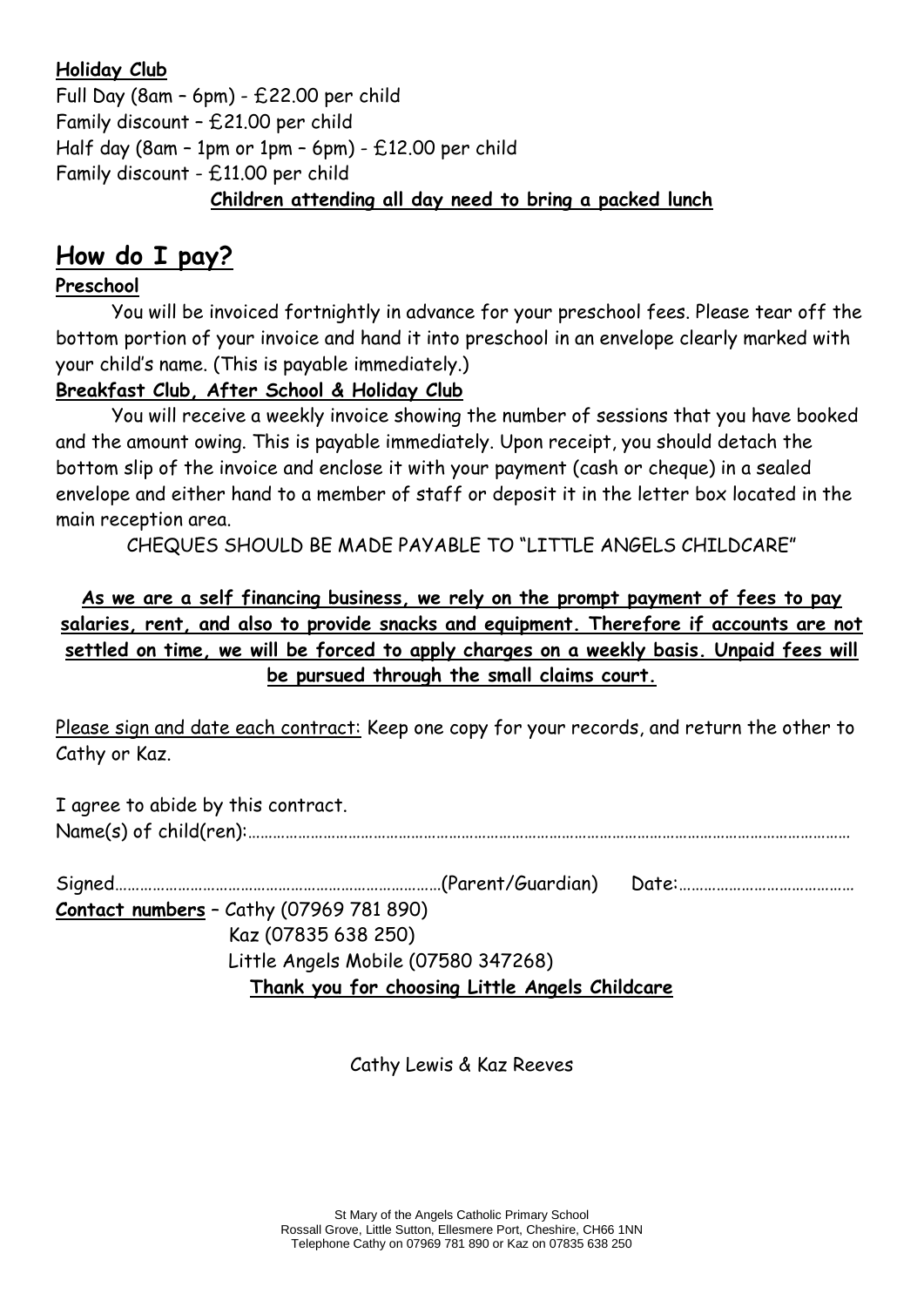

St Mary of the Angels Catholic Primary School, Rossall Grove, Little Sutton, Cheshire. CH66 1NN TelephonNumber: Kaz on: 07835 638 250 (or) Cathy on: 07969 781 890 Alternatively call the school on 0151 338 2430 and press option 3

### **EMERGENCY CONSENT FORM**

In order for staff to ensure that your child receives the best and most appropriate care, attention and treatment should there be an emergency at Little Angels Childcare, or whilst on an outing, you need to complete, sign and date the declaration below.

**CHILD'S FULL NAME**…………………………………………………………………………………………….

**DATE OF BIRTH**……………………………………………………………………………………………………..

# **NAME OF PARENT / LEGAL**

**GUARDIAN**………………………………………………………...........................................................

### **DECLARATION**

I agree to the supervisor in charge at Little Angels Childcare taking the necessary steps to ensure that my child…………………………………………………………….

receives the best and most appropriate care, attention and treatment should there be an emergency or accident either at the setting, or whilst on an authorised outing. I understand that the supervisor in charge will make every effort to inform me of an emergency or accident as soon as possible. In the case of a serious emergency or accident I give permission for a senior member of staff to accompany my child to the nearest A&E department, and for hospital staff to administer essential treatment until my arrival. **SIGNED……………………………………………PARENT/GUARDIAN. DATE…………………**

**If you do not agree with any of the above declaration please do not sign it but make your views known in the space below. The registered persons will then discuss this with you and try to accommodate your particular wishes. Thank you.**

**…………………………………………………………………………………………………………………………………………………………………………………………………………… …………………………………………………………………………………………………………………………………………………………………………………………………………… …………………………………………………………………………………………………………………………………………………………………………………………………………… …………………………………………………………………………………………………………………………………………………………………………………………………………… …………………………………………………………………………………………………………………………………………………………………………………………………………… ………………………………………………………………………………………………………………**